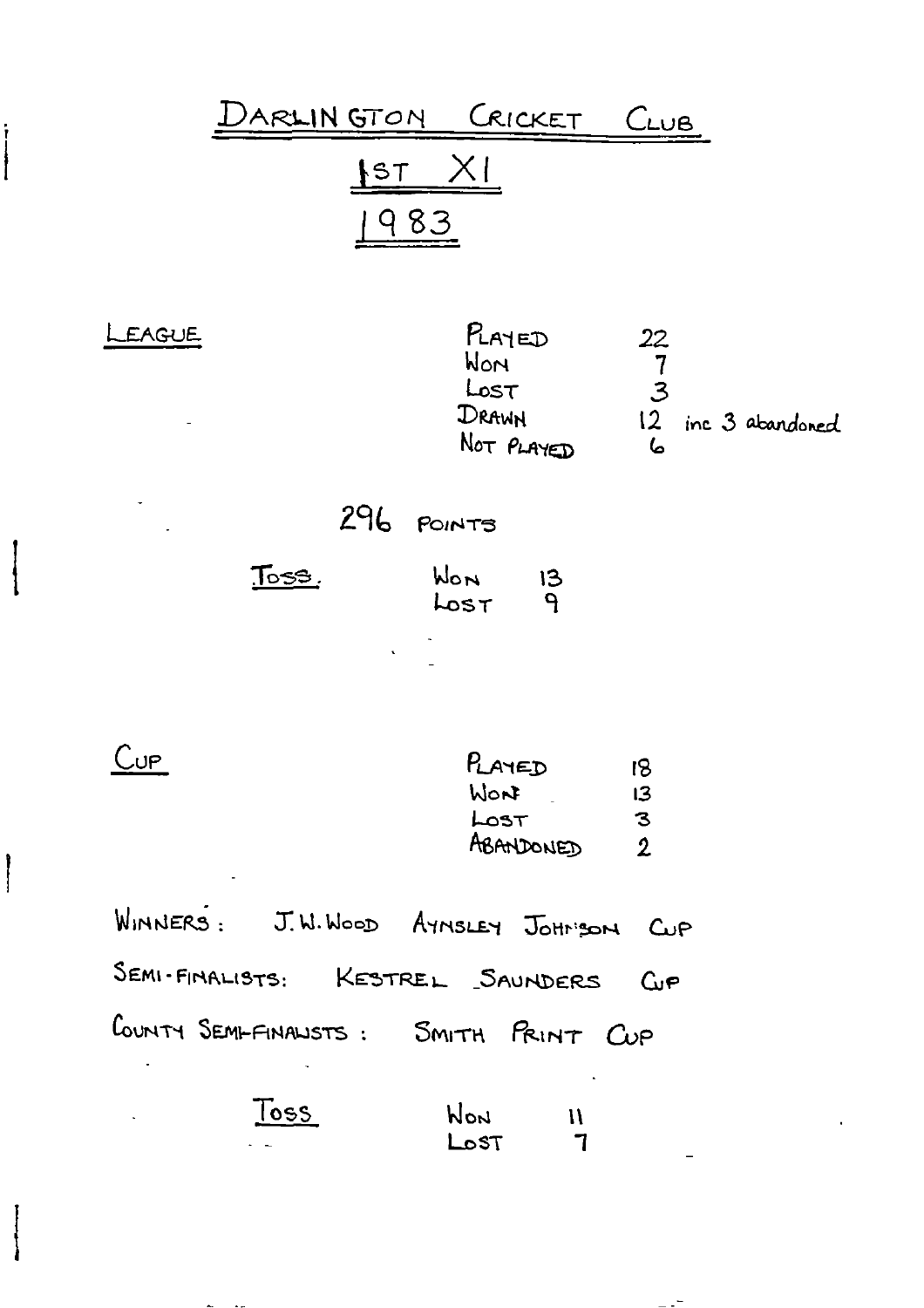|                                 |                         |                       |                                                       | <b>EAGUE</b>                |                     |                                   |                                     |              |                 |                     |                      |
|---------------------------------|-------------------------|-----------------------|-------------------------------------------------------|-----------------------------|---------------------|-----------------------------------|-------------------------------------|--------------|-----------------|---------------------|----------------------|
|                                 | Marbes                  | <i>Imannes</i>        | Runs                                                  | Highest<br>Score            | $\eta_{o}$ Ł<br>Out | Completed<br>Innings              | Avenge                              |              | Pails Bells/Run | $n_{eff}$<br>43     | $n_{\circ}$ of<br>63 |
| N.A. RIPPELL                    | 18                      | 15                    | 569                                                   | 112 <sup>4</sup>            | $\mathbf{3}$        | 12                                | 47.42                               | 779          | 1.37            | $\mathfrak{c}_{1}$  | 14                   |
| T.J. HAGGIE                     | $\mathfrak{A}$          | 18                    | 460                                                   | 73                          | $\mathbf 2$         | $\mathsf{R}$                      | $28.75 -$                           | 1015         | 2.21            | 53                  |                      |
| J.W. LISTER                     | 20                      | 17                    | طالما                                                 | 47                          | $\bullet$           | 17                                | 24.47                               | 749          | 1.80            | 53                  |                      |
| J.A. SINGLETON                  | 18                      | 16                    | 324                                                   | 59                          | $\bullet$           | 16                                | 20.25                               | 960          | 2.15            | 34                  |                      |
| CJD. REEKIE                     | 18                      | 15                    | $224 -$                                               | 3 <sub>b</sub>              | $\boldsymbol{3}$    | 12                                | $18,67 -$                           | h2l          | 1.88<br>$\sim$  | 27                  | 2                    |
| A.R.FOTHERCILL                  | 17                      | 12                    | 138                                                   | 12                          | $\frac{2}{2}$       | IO                                | $13 - 3$                            | 192          | 1.39            | 12                  |                      |
| I. WINTER                       | 9                       | $\boldsymbol{\delta}$ | 71                                                    | 20                          |                     | þ                                 | $11 - 83$                           | 105          | $1 - 18$        | b                   |                      |
| N. WHALEY                       | $\mathbf{l}_+$          | 10                    | 82                                                    | $22^*$                      | $\mathbf 2$         | $\bf{8}$                          | 10.25                               | 262          | 320             | 12                  |                      |
| S.P. DAVIS                      | 20                      | lo                    | 45                                                    | 16                          | 5                   | 5                                 | q.                                  | 107          | 1.38            | 3                   |                      |
| M.G. ROMAINES                   | $\mathbf{I}$            | 8                     | 33                                                    | 11                          | 0                   | 8                                 | 4.125                               | 125          | 3.79            | $\mathbf{2}$        |                      |
|                                 |                         |                       |                                                       |                             |                     |                                   |                                     |              |                 |                     |                      |
| Also batted                     |                         |                       |                                                       |                             |                     |                                   |                                     |              |                 |                     |                      |
| A.SCOTTER                       |                         | 2                     |                                                       |                             |                     |                                   |                                     |              |                 |                     |                      |
|                                 | 3 <sup>1</sup>          |                       | 44                                                    | 43                          |                     |                                   | 44                                  |              |                 | 5                   |                      |
| T. BLACKBURH                    | 4                       | 3                     | 85                                                    | 56                          |                     | 2                                 | 42.5                                |              |                 | 13                  |                      |
| J.RENNOLDS                      | t                       |                       | 23                                                    | 23 <sub>1</sub>             | $\bullet$           |                                   | 23                                  |              |                 | $\ddot{\textbf{3}}$ |                      |
| $E.$ $b$ LENCH                  | 1                       |                       | 17<br>$\mathbf{r}$                                    | $\mathbf{1}$                | $\mathbf{o}$        |                                   | 17                                  |              |                 | $\boldsymbol{2}$    |                      |
| S.R.B. DANIELS!                 | $\mathbf{1}$            |                       | $31 -$                                                | $33^{\mathrm{m}}$           |                     |                                   | 16.2                                | $114 -$      | H               |                     |                      |
| M.W. HATCH                      | ι.                      |                       | 14                                                    | 12 <sup>7</sup>             |                     |                                   | 14                                  | $30^{\circ}$ | 2.14            |                     |                      |
| R. ANDREN                       | $\overline{\mathbf{3}}$ | 3                     | $38 -$                                                | $32 -$                      | $\mathbf{o}$        |                                   | $3 - 12.67$                         |              |                 |                     |                      |
| RH. BURNLEY                     | 9                       | 4                     | 44                                                    | 13                          |                     | $0$ $4$                           | <u> 1999 - Bart</u><br>$\mathbf{r}$ |              |                 |                     |                      |
| M.G. BURGESS                    | <b>lo</b>               | $\mathbf{I}$          | $\boldsymbol{\mathsf{S}}$<br><b>Contract Contract</b> | 8<br>$\overline{a}$         | $0 \sim 1$          |                                   | \$                                  | $-13$ $1.63$ |                 | $\mathbf{2}$        |                      |
| C. MACKENZIE!                   | $5^{\circ}$             | h.                    | 10                                                    |                             |                     | $\sim$ 2                          | 5 —                                 | $23$ ____    | 2.3             |                     |                      |
| D.R. GARDNER                    | 17 <sub>1</sub>         |                       | 12                                                    | $\mathbf{H}$<br>$\sim$      | $1 -$               | $3^{\circ}$                       | $\mathbf{L}$                        | 28           | 2.33            |                     |                      |
| J. EDWARDSON                    | $V_{\rm{max}}$          |                       | <b>I</b>                                              | $19^{\circ}$                |                     | $\bullet$                         |                                     |              |                 |                     |                      |
| P. STABLER                      | 3 <sup>1</sup>          |                       | 11                                                    | $T_{\text{max}}^{\text{R}}$ | $2 - 9$             |                                   | $\frac{1}{2}$                       |              | l'55            |                     |                      |
| R. MERSON                       |                         |                       |                                                       |                             |                     | $\bullet$ $\bullet$               |                                     |              |                 |                     |                      |
|                                 |                         |                       |                                                       |                             |                     |                                   |                                     |              |                 |                     |                      |
| Played but did not bat          |                         |                       |                                                       |                             |                     |                                   |                                     |              |                 |                     |                      |
|                                 |                         |                       |                                                       |                             |                     |                                   |                                     |              |                 |                     |                      |
| $\sim$ 100 $\sim$<br>R.J. RAINE |                         |                       |                                                       |                             |                     |                                   | $\sim$ $\sim$ $\sim$                |              |                 |                     |                      |
|                                 |                         |                       |                                                       |                             |                     |                                   |                                     |              |                 |                     |                      |
|                                 |                         |                       |                                                       |                             |                     |                                   |                                     |              |                 |                     |                      |
|                                 |                         |                       |                                                       |                             |                     |                                   |                                     |              |                 |                     |                      |
|                                 |                         |                       |                                                       |                             |                     |                                   |                                     |              |                 |                     |                      |
|                                 |                         |                       |                                                       |                             |                     |                                   |                                     |              |                 |                     |                      |
|                                 |                         |                       |                                                       |                             |                     |                                   |                                     |              |                 |                     |                      |
|                                 |                         |                       |                                                       |                             |                     |                                   |                                     |              |                 |                     |                      |
|                                 | RUN'S SCORED            |                       |                                                       | WICKETS LOST                |                     |                                   |                                     |              | AVERAGE         |                     |                      |
|                                 | 2970                    |                       |                                                       | 134                         |                     | and the state of the state of the |                                     |              | 22.164          |                     |                      |

 $\mathbf{r}$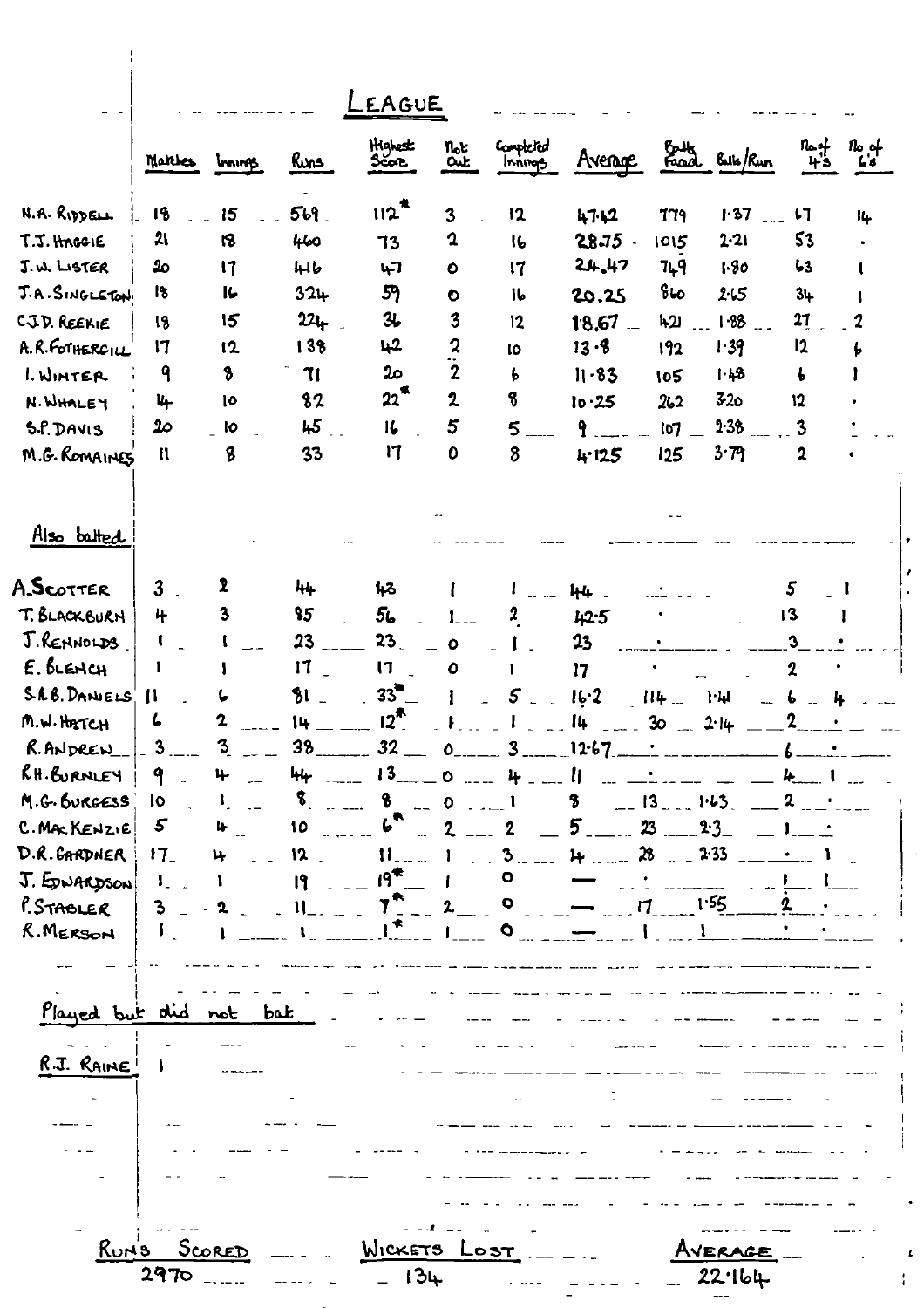|                         | Balls<br><b>bouled</b> | Overs            | Minders          | Runs          | $N$ ick $E$                 | Average            | По<br>حالجا         | Wides                   |
|-------------------------|------------------------|------------------|------------------|---------------|-----------------------------|--------------------|---------------------|-------------------------|
| T.J HAGGIE              | $301 -$                | 493.             | $\mathbf{g}$     | 144           | $\overline{12}$             | 12 <sub>2</sub>    | -4                  |                         |
| $3.$ $\ell$ . Davis     | 2224                   | 369.2            | 125              | 911           | しし                          | $13 - 8$           | $\pmb{\mathcal{S}}$ | 2                       |
| M.W. HATCH              | $\log 3$               | $-96.2$          | $\cdot$ 18       | 257           | $\overline{\phantom{a}}$ 15 | $-$ לי $\cdot$ י   | 23                  | $\mathbf{r}$            |
| S.A.B. DANIELS          | 1072                   | פיגרו            | $3-$             | 479           | 27                          | $17 - 74$          | 29                  | 4                       |
| D. R. GARDNER           | $8 - 7$                | $141 - 4$        | $-3$             | 465           | 19                          | 24.47              | $\overline{1}$      | 7                       |
| C.J.D. REEKIE           | 474                    | 78 <sub>5</sub>  | 25               | 200           | $\bullet$                   | $25^{\circ}$       | $\bullet$           |                         |
| M. G. BURGES            | 560                    | 93.2             | $1\circ$         | 323           | $\mathbf{r}$                | 53.93              |                     |                         |
|                         |                        |                  |                  |               |                             |                    |                     |                         |
|                         |                        |                  |                  |               |                             |                    |                     |                         |
| Also bowled             |                        |                  |                  |               |                             |                    |                     |                         |
| C MACKEHZIE             | $-175$                 | 29               | ъ                | ۹⊾            | 3                           | 31.33              |                     |                         |
| P. STABLER              | L                      | $W_{\text{max}}$ | $-2$             | 51            |                             | 51                 |                     |                         |
| M G. ROMAINES           | 19                     | 3<br>المناسب     | $\mathbf{z}$     | U             | $\bullet$                   |                    |                     |                         |
| <b>J. A. SINGLETON</b>  | $\sim$ 6               | $\sim$ $\sim$    | $\bullet$        | 5             | $\bullet$                   |                    |                     |                         |
|                         |                        |                  |                  |               |                             |                    |                     |                         |
|                         |                        |                  |                  |               |                             |                    |                     |                         |
| <i>Carthèo</i> s        |                        |                  |                  |               |                             |                    |                     | Stumping                |
| JW. LISTER              | $-11$                  |                  | $5.9.$ DAVIS     |               |                             | R. A. BURNLEY<br>2 |                     | A.R FOTHERGILL 6        |
| S.A.B. DANIELS          | 10                     |                  | D.R GARDNER      | 4             | R ANDREN                    |                    |                     |                         |
| . __R.R FOTHERS ILL J   |                        |                  | N.A RODELL       |               |                             | MG. BURBESS        |                     |                         |
| M.G ROMAINES            | 8                      |                  | JA SINGLETON     |               |                             | P. STABLER         |                     |                         |
| C.J.D. REEKIE           | b                      |                  | T.J. HAGGIE      | $\mathbf{3}$  |                             |                    |                     |                         |
| <b>N</b> WHALEY         | 5                      |                  | I. WINTER        |               |                             |                    |                     |                         |
| T. BLACKBURN            |                        |                  |                  |               |                             |                    |                     |                         |
|                         |                        |                  |                  |               |                             |                    |                     |                         |
|                         |                        |                  |                  |               |                             |                    |                     |                         |
|                         |                        |                  |                  |               |                             |                    |                     |                         |
|                         |                        |                  | <u>Bowled</u>    |               |                             | L.8.W.             |                     | Stunper                 |
| $T.S.$ Hacgie           |                        |                  | $\boldsymbol{z}$ |               | ф                           | 2                  |                     | $\overline{\mathbf{z}}$ |
| $S. R.$ DAVIS           |                        |                  | 23               | 40            |                             |                    |                     |                         |
| M.W. HATCH              |                        |                  | $\mathbf{3}$     | 12            |                             |                    |                     |                         |
| <b>S.A.S. DAMIELS</b>   |                        |                  | 15               |               | 7                           |                    |                     |                         |
| DR GARDNER              |                        |                  |                  |               | 8                           |                    |                     |                         |
| C.J.D REEKIE            |                        |                  | 2                |               | $\mathbf{5}$                |                    |                     |                         |
| $M \notin \text{Gures}$ |                        |                  |                  |               |                             |                    |                     |                         |
| C. MACKENZIE            |                        |                  |                  |               |                             |                    |                     |                         |
| $P.$ STABLER            |                        |                  |                  |               |                             |                    |                     |                         |
|                         |                        |                  | 54               |               | 35                          | 12                 | ing a               | 6                       |
|                         |                        |                  |                  |               |                             |                    |                     |                         |
|                         |                        |                  |                  |               |                             |                    |                     |                         |
|                         |                        |                  |                  |               |                             |                    |                     |                         |
| RUNS SCORED             |                        | AGAINST          |                  | WICKETS TAKEN |                             |                    |                     | Average                 |
|                         | $-3166$                |                  |                  | - 162         |                             |                    |                     | 19.543                  |
|                         |                        |                  |                  |               |                             |                    |                     |                         |
|                         |                        |                  |                  |               |                             |                    |                     |                         |

 $\cdot$ 

 $\mathcal{L}$ 

 $\mathbb{Z}$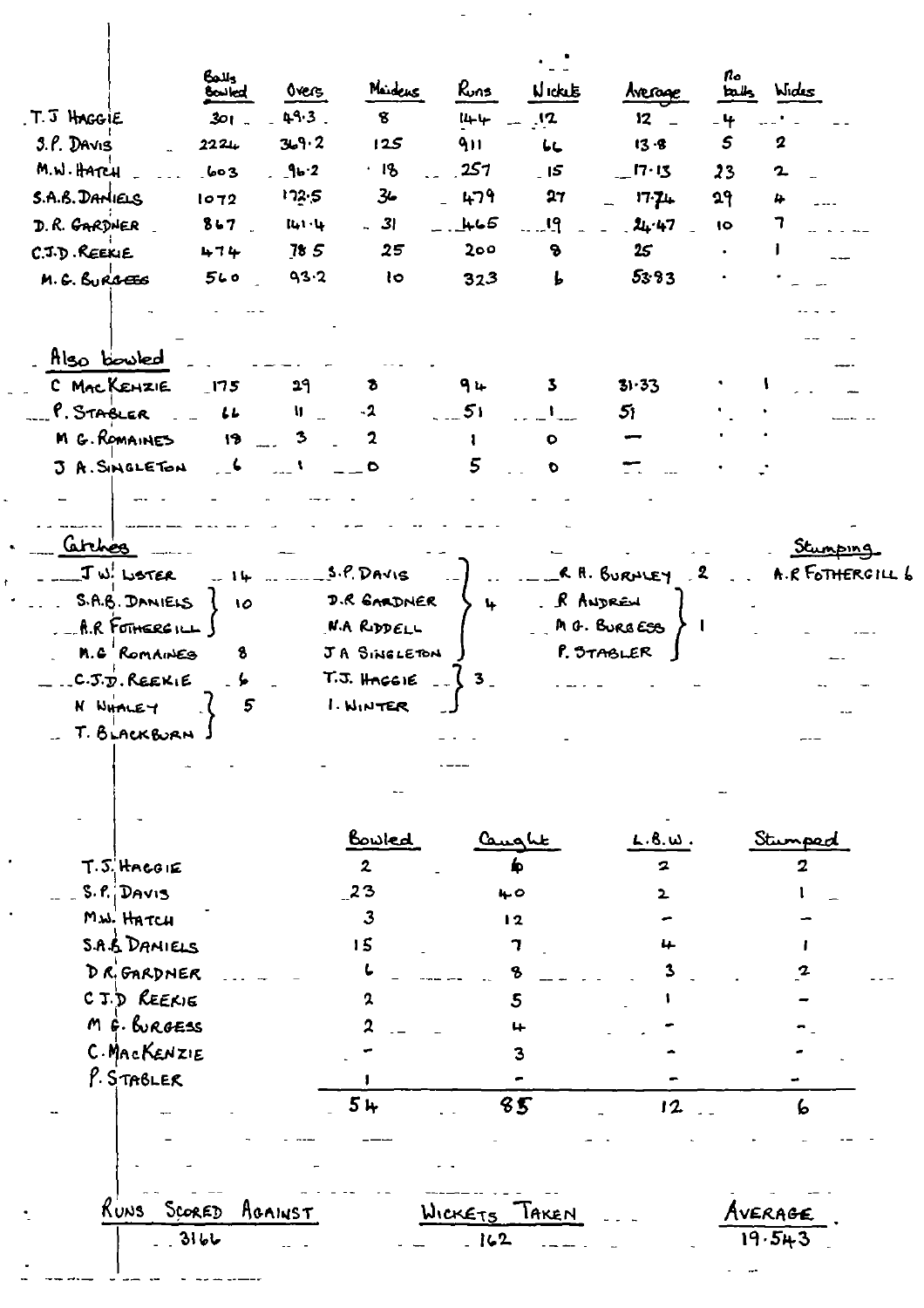|                                 |                     |                          |           | uP.              |                  |                          |                       |                   |                            |                                  |              |
|---------------------------------|---------------------|--------------------------|-----------|------------------|------------------|--------------------------|-----------------------|-------------------|----------------------------|----------------------------------|--------------|
|                                 |                     | Matches Innings          | hvrs      | Highest<br>Score | not<br>٠<br>Out  | Completed                | <b>Invites Avenue</b> | Balls<br>Faced    | 64/8                       | no.of noof<br>$\mathbf{L}$ is    | 63           |
| N A. RIDDELL                    | 13                  | 13                       | 281       | $h9^*$           | 7                | し                        | 46.33                 | 374               | 1.331                      | 22                               | ١٥           |
| JW. LISTER.                     | 12.                 | 17                       | 535       | 78               | 1                | 16                       | 33.44                 | 714               | 1334                       | 52                               | $-7$         |
| JA. SNGLETON                    | 15                  | 13                       | $2 - 2$   | 50               | 3                | $\overline{1}$           | 26.2                  | 338 <sup>°</sup>  | 1290                       | 33                               | $\mathbf{3}$ |
| T.J HAGGIE                      | IS                  | 1u-                      | 288       | 43               | $\bullet$        | 14                       | 20.57                 | 443               | 1538                       | 29                               | $\mathbf{1}$ |
| C.J.D. REEKIE                   | 2                   | $\mathbf{H}$             | ا 44      | 43               | 4                | 7                        | 2057                  | 239               | 1.660                      | $\mathbf{H}$<br>$\blacksquare$   |              |
| A R. FOTHERGILL                 | <b>اا</b>           | $\mathbf{10}$            | 94        | 23               | $\boldsymbol{2}$ | 8                        | 11.75                 | $8+$              | 0894                       | 5<br>$\mathcal{F}_{\mathcal{L}}$ |              |
| <b>S.A. B. DANIELS</b>          | 12                  | 10                       | 87        | 17               | $\overline{2}$   | 8                        | 10.875                | 128               | 1471                       | ٩                                |              |
| N. WHALEY                       | 13                  | 8                        | 45        | 2ం*              | 3                | 5                        | ۹                     | 77                | 171                        | $\mathbf{2}$<br>ı                |              |
| M G. ROMAINES                   | $\mathbf{17}$       | 10                       | 48        | 17               | 3                | $\overline{\mathcal{L}}$ | 1.86                  | 10                | 2.291                      | $\boldsymbol{\lambda}$           |              |
| 1. WINTER                       | 13                  | ٩                        | 32        | ll.              | t                | 8                        | 4                     | $\mathbf{g}$      | 2.531                      | 4                                |              |
| <u>Mso</u> batted               |                     |                          |           |                  |                  |                          | O Estimated Match     |                   | V Durham City not recorded |                                  |              |
|                                 |                     |                          |           |                  |                  |                          |                       |                   |                            |                                  |              |
| D R GARDNER                     | רו                  | $\mathcal{I}$            | S         | "⊦               | 2                |                          | 8                     | 12                | 1.5                        |                                  |              |
| $S. f.$ DAVIS<br>$\blacksquare$ | 18                  | 4                        | 8         | 8                |                  | 3                        | 2.67                  | 12                | 15                         |                                  |              |
| R. MERSON !                     | $\boldsymbol{3}$    |                          | $\bullet$ | O                | O                |                          | $\bullet$             | 2                 |                            |                                  |              |
| $A$ SCOTTER,                    | 4                   |                          | $15 -$    | 15               | 2                | O                        | n                     |                   | 0.733                      |                                  |              |
| R. ANDREW :                     | T                   |                          | ł.,       |                  | t                | $\mathbf 0$              |                       | 3<br>$\mathbf{3}$ |                            |                                  |              |
| RH BURNLEY                      | 3                   | 2                        |           |                  | $\boldsymbol{2}$ | 0                        |                       | 2<br>2            |                            |                                  |              |
| P. STABLER!                     | 5                   | $\mathbf{I}_{\text{in}}$ |           |                  |                  | 0                        |                       |                   |                            |                                  |              |
|                                 |                     |                          |           |                  |                  |                          |                       |                   |                            |                                  |              |
| Played but did not bat.         |                     |                          |           |                  |                  |                          |                       |                   |                            |                                  |              |
| T. BLACKBURN.                   |                     |                          |           |                  |                  |                          |                       |                   |                            |                                  |              |
| E BLENCH.                       |                     |                          |           |                  |                  |                          |                       |                   |                            |                                  |              |
| R ELGIE                         |                     |                          |           |                  |                  |                          |                       |                   |                            |                                  |              |
|                                 |                     |                          |           |                  |                  |                          |                       |                   |                            |                                  |              |
|                                 |                     |                          |           |                  |                  |                          |                       |                   |                            |                                  |              |
|                                 |                     |                          |           |                  |                  |                          |                       |                   |                            |                                  |              |
|                                 |                     |                          |           |                  |                  |                          |                       |                   |                            |                                  |              |
|                                 |                     |                          |           |                  |                  |                          |                       |                   |                            |                                  |              |
|                                 |                     |                          |           |                  |                  |                          |                       |                   |                            |                                  |              |
|                                 |                     |                          |           |                  |                  |                          |                       |                   |                            |                                  |              |
|                                 |                     |                          |           |                  |                  |                          |                       |                   |                            |                                  |              |
|                                 |                     |                          |           |                  |                  |                          |                       |                   |                            |                                  |              |
|                                 | RUNS SCORED<br>2009 |                          |           |                  | 94               | <u>WICKETS</u> LOST      |                       |                   | AVERAGE<br>21.372          |                                  |              |
|                                 |                     |                          |           |                  |                  |                          |                       |                   |                            |                                  |              |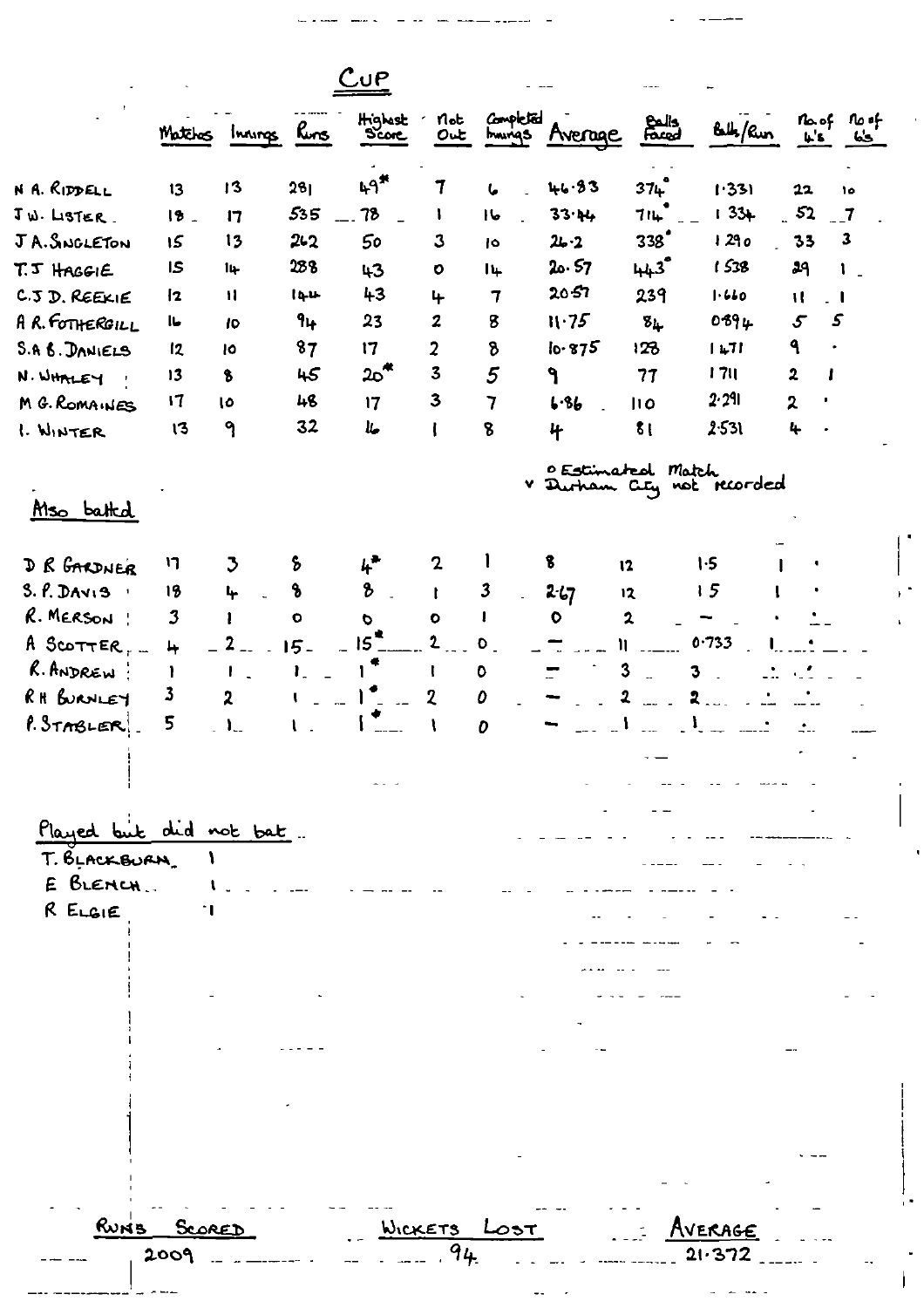| D.R. GARDNER _372  61                                   |                              | Balls Overs<br>$1206$ $2002$ | Mdn                              | $525$ $54 - 9.72$                                                                                             |                | Runs Wikk Average<br>$12 - 131 - 20 - 9.05$ | llo<br>- balls | Nides<br>$\overline{\mathbf{3}}$ |
|---------------------------------------------------------|------------------------------|------------------------------|----------------------------------|---------------------------------------------------------------------------------------------------------------|----------------|---------------------------------------------|----------------|----------------------------------|
| S.P. DAVIS<br>S.AB DANIELS                              | $-736$ 120.1                 |                              | $\overline{16}$<br>$\mathbf{17}$ | $-504 - 23 - 18$                                                                                              |                |                                             | $=$ $\sqrt{5}$ |                                  |
| Wso bowled                                              |                              |                              |                                  |                                                                                                               |                |                                             |                |                                  |
| CJ.D. REEKIE                                            | L <sup>2</sup>               | 10.3                         | $\overline{3}$                   | $\overline{\phantom{a}}$ .                                                                                    | 5              | 3.4                                         |                |                                  |
| $P$ , STABLER                                           | 55                           | $\mathbf 9$                  | $\mathbf{p}$                     | 39                                                                                                            |                | <sub>ዙ</sub> የ∙75                           |                |                                  |
| $R$ <b>ELGIE</b> ________30                             |                              | 5                            | $\overline{\phantom{a}}$ O       | 24                                                                                                            | 2 <sub>1</sub> | 12                                          |                |                                  |
|                                                         |                              |                              |                                  |                                                                                                               |                |                                             |                |                                  |
| Catches                                                 |                              |                              |                                  |                                                                                                               |                |                                             | <u>Stumpin</u> |                                  |
| A.R. FOTHERGILL<br>T.J. HAGGIE<br>J.W LISTER J          | 8<br>$\overline{\mathbf{5}}$ |                              |                                  | $C.\overline{S}$ $D$ . REEKIE $\begin{bmatrix} 2 \end{bmatrix}$<br>N. WHALEY<br>$S.A.B.DANIELS$ $\sim$ $\sim$ |                |                                             | A.R FOTHERGILL |                                  |
| N.A.Rv                                                  | $\overline{4}$               |                              |                                  |                                                                                                               |                | _R. MERSON ___ }   ____________             |                |                                  |
| I. WINTER<br>S.P DAVIS<br>D.R GARDNER<br>J.A SINGLETON) | 3                            |                              |                                  | M.G. ROMAINES )                                                                                               |                |                                             |                |                                  |

 $\label{eq:2.1} \frac{d\mathbf{r}}{d\mathbf{r}} = \frac{1}{2} \left( \frac{d\mathbf{r}}{d\mathbf{r}} + \frac{d\mathbf{r}}{d\mathbf{r}} \right) + \frac{d\mathbf{r}}{d\mathbf{r}} = \frac{1}{2} \left( \frac{d\mathbf{r}}{d\mathbf{r}} + \frac{d\mathbf{r}}{d\mathbf{r}} \right) + \frac{d\mathbf{r}}{d\mathbf{r}} = \frac{1}{2} \left( \frac{d\mathbf{r}}{d\mathbf{r}} + \frac{d\mathbf{r}}{d\mathbf{r}} \right) + \$ 

 $\label{eq:4} \begin{array}{lllllll} \mathbf{u} & = & \mathbf{u} & \mathbf{u} & \mathbf{u} & \mathbf{u} & \mathbf{u} \\ & & \mathbf{u} & \mathbf{u} & \mathbf{u} & \mathbf{u} & \mathbf{u} \\ & & & \mathbf{u} & \mathbf{u} & \mathbf{u} & \mathbf{u} \\ & & & & \mathbf{u} & \mathbf{u} & \mathbf{u} & \mathbf{u} \\ & & & & \mathbf{u} & \mathbf{u} & \mathbf{u} & \mathbf{u} \\ & & & & & \mathbf{u} & \mathbf{u} & \mathbf{u} & \$ 

 $\omega$  and  $\omega$  is

|                | BOWLED       | CANGHT   | しらん | STUMPED | $H_1\tau$<br>WICKET |
|----------------|--------------|----------|-----|---------|---------------------|
| D. R GARDNER   | $\mathbf{8}$ | $\bf{8}$ | 2   | 2       |                     |
| S P DAVIS      | 33           | 19       |     |         |                     |
| S.A.B. DANIELS | 13           | ្ភ 12    |     |         |                     |
| C.J.D. REEKIE  | $\mathbf{2}$ |          |     |         |                     |
| P. STABLER     | 4            |          |     |         |                     |
| $R$ , ELGIE    |              | 2        |     |         |                     |
|                | 60           | 42       | 5   | 5       |                     |
|                |              |          |     |         |                     |
|                |              |          |     |         |                     |
|                |              |          |     |         |                     |
|                |              |          |     |         |                     |
|                |              |          |     |         |                     |
|                |              |          |     |         |                     |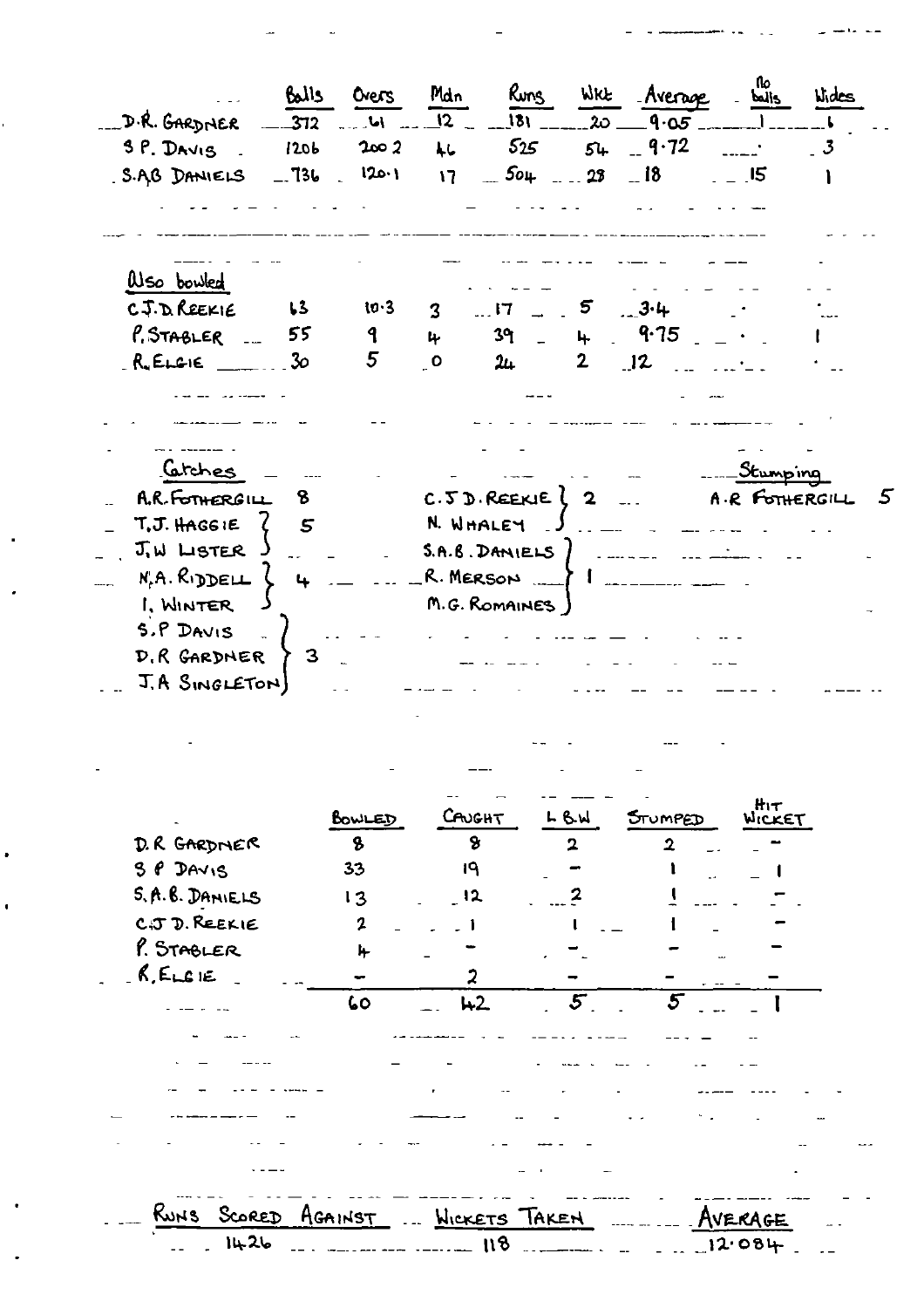BATTING

J.

| <b>100s</b>      | N.R.RI                                 | $112^2$ . v Saltburn                  |                      |                |                |                |                | 50 of T4 balls loo off 108 |
|------------------|----------------------------------------|---------------------------------------|----------------------|----------------|----------------|----------------|----------------|----------------------------|
|                  | NA. RIDDELL                            | $101^{\frac{1}{2}}$ v Stockton        |                      |                |                |                |                | 97                         |
| 50s              | $JW$ LISTER $\ldots$ $\ldots$ $\ldots$ | $78 - x$ Saltburn.                    |                      |                |                | 50 off 56 take |                |                            |
|                  | $J.W.$ LISTER                          | $74 - y$ South Moor                   |                      |                |                |                | 53             |                            |
|                  | T.J. HAGGIE                            | $73 - y$ Saltburn $-$                 |                      |                |                |                | 106            |                            |
|                  | T.J HAGGIE                             | 71 v Northallerton                    |                      |                |                |                | 92             |                            |
|                  | JW. LISTER                             | $55$ v liste Eden                     |                      |                |                |                | 64             |                            |
|                  | T J. HAGGIE                            | $61^{\frac{1}{12}}$                   | y Marske             |                |                |                | 107            |                            |
|                  | N.A. RIDDELL                           | 61                                    | v Marske             |                |                |                | 5 <sub>b</sub> |                            |
|                  | JW. LISTER                             | 5٩                                    | v Backhall           |                |                |                | 45             |                            |
|                  | N A. RIDDELL<br>$\omega$ and $\omega$  | 59 J                                  | v Guisborough        |                |                |                | b7             |                            |
|                  | J.A. SINGLETON                         | 5٩                                    | v Normanby Half      |                |                |                | 9٥             |                            |
|                  | T. BLACKBURN                           | 5 <sub>l</sub><br>$\mathbf{Y}$        | Redcer               |                |                | ٩o             |                |                            |
|                  | T.J. HAGGIE                            | $52$ <sup><math>\text{F}</math></sup> | v Norton             |                |                | 83             |                |                            |
|                  | J.A SINGLETON                          | 52<br>$\mathbf{v}$                    | northaller ton       |                |                | 85             |                |                            |
|                  | J A. SINGLETON                         | 50 <b>S</b>                           | v Burnopfield        |                |                |                | 45             |                            |
|                  |                                        |                                       |                      |                |                |                |                |                            |
|                  | BOWLING                                |                                       |                      |                |                |                |                |                            |
| <u>8 NICKETS</u> | S.A.B DANIELS                          |                                       | $8 - 18$             | V <sub>1</sub> | annfield Plain |                |                |                            |
|                  |                                        |                                       |                      |                |                |                |                |                            |
| 7 MICKETS        | $S.P.$ DAYIS                           |                                       | $7 - 36$             | ₩              | Hether Lyons   |                |                |                            |
|                  | $9.9.$ DAVIS $_{---}$                  |                                       | $7 - 39$             | ×.             | Stockton       |                |                |                            |
|                  | S.P. DAVIS                             |                                       | $6 - 15$             | V              | Blackhall      |                |                |                            |
| <b>6 NICKETS</b> | D.R. GARDNER                           |                                       | $6 - 43$             | Y.             | Swalwell       |                |                |                            |
|                  | S.A B. DANIELS                         |                                       | $6 - 65$             | v.             | Ushaw Moor     |                |                |                            |
|                  |                                        |                                       |                      |                |                |                |                |                            |
| 5 HICKETS        | S.P. DAVIS                             |                                       | $5 - 34$             | $\mathbf{v}$ . | Redcar         |                |                |                            |
|                  | $S.P.$ $DAV IS$                        |                                       | $5 - 41$             | <b>V</b>       | Blackhall      |                |                |                            |
|                  | S.P. DAVIS                             |                                       | $5 - \mu$            | Y              | Mormanby Hall  |                |                |                            |
|                  | M.W. HATCH                             |                                       | $5 - 54$             | v              | Thornaby       |                |                |                            |
|                  | S A.B DANIELS                          |                                       | $5 - 57$             | v              | Morthaller ron |                |                |                            |
|                  | S.P. DAVIS                             |                                       | $5 - 62$             | V              | Hutlepool      |                |                |                            |
|                  | D.R GARDNER                            |                                       | $5 - 62$<br>$5 - 68$ | ٧              | Thornaby       |                |                |                            |
|                  | $3$ P. DAVIS $-1$                      |                                       |                      | ⊾ ۷            | Marske         |                |                |                            |

ł,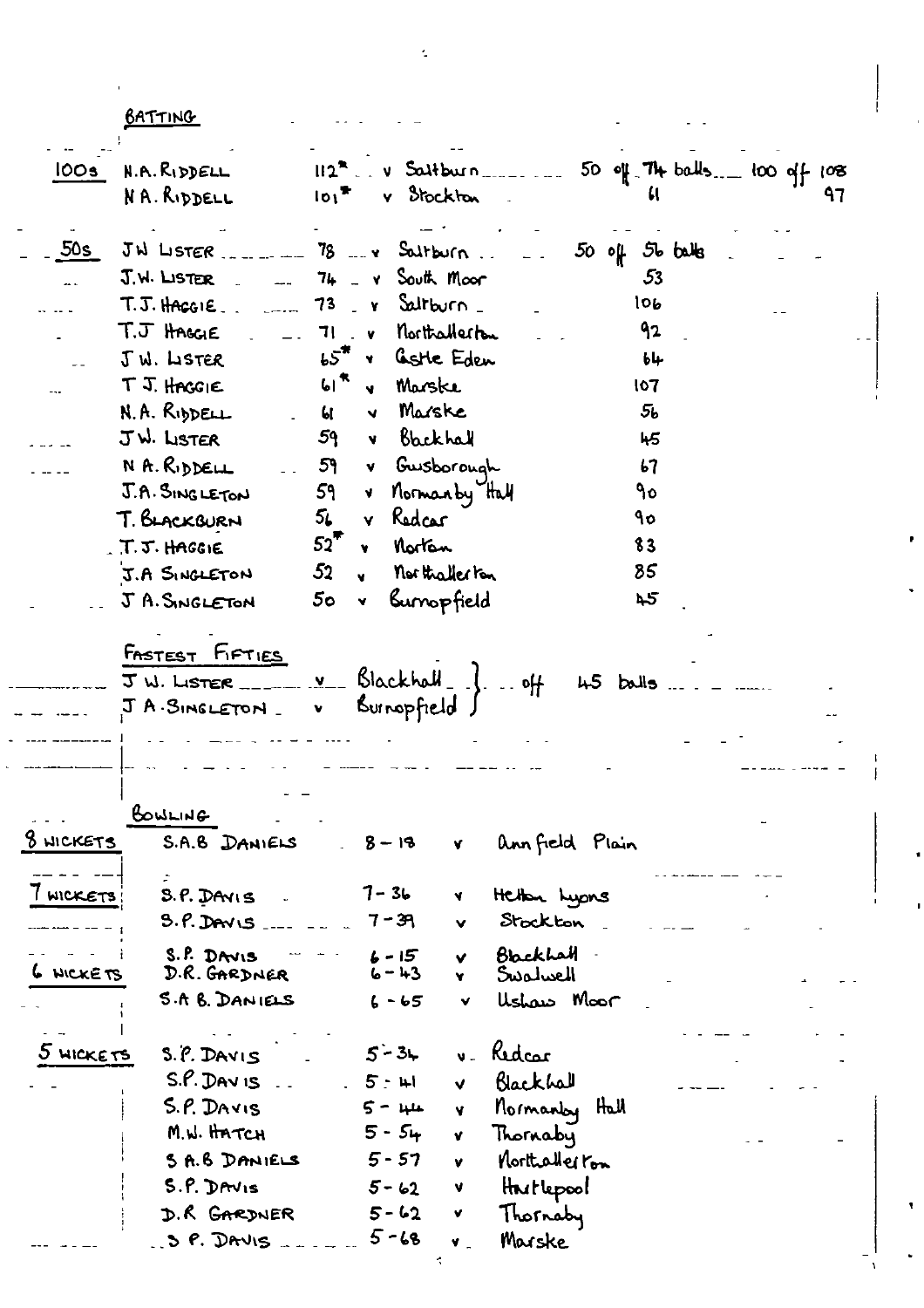| LEAGUE                              | BONLED                  | CAUCHT                  | L.B.W.                  | STUMPED                 | RUN OUT |
|-------------------------------------|-------------------------|-------------------------|-------------------------|-------------------------|---------|
| <b>N.A.RIDDELL</b>                  | 2                       | Ю                       |                         |                         |         |
| T.J. HAGGIE                         | 5                       | $\mathbf{u}$            |                         |                         |         |
| J.W. LISTER                         | 4                       | 12                      |                         |                         |         |
| J.A. SINGLETON                      | 3                       | 12                      |                         |                         |         |
| CJ.D. REEXIE                        | u                       | 5                       |                         |                         |         |
| A.R. FOTHERGILL                     | 4                       |                         |                         |                         |         |
| <b>I.WINTER</b>                     |                         |                         |                         |                         |         |
| N. WHALEY                           |                         |                         |                         |                         |         |
| S.P. DAVIS                          |                         | 2                       |                         |                         |         |
| M.G. ROMAINES                       |                         | 2                       |                         |                         |         |
|                                     |                         |                         |                         |                         |         |
| A. SCOTTER                          |                         |                         |                         |                         |         |
| T. BLACKBURN                        |                         |                         |                         |                         |         |
| J. RENNOLDS<br>E BLENCH             |                         |                         |                         |                         |         |
|                                     |                         |                         |                         |                         |         |
| S.A.B. DANIELS                      |                         |                         |                         |                         |         |
| M.W. HATCH                          |                         |                         |                         |                         |         |
| <u>R.Andrew</u><br>$R$ . H. BURNLEY |                         | $\mathbf{2}$            |                         |                         |         |
|                                     | -2                      | $\overline{\mathbf{2}}$ |                         |                         |         |
| M.G. BURGESS                        |                         |                         |                         |                         |         |
| C. MACKENZIE                        |                         |                         |                         |                         |         |
| D.R. GARDNER                        | 2<br>35                 | 74                      | ٩                       |                         | 9       |
| <u>Cup</u>                          |                         |                         |                         |                         |         |
|                                     |                         |                         |                         |                         |         |
| N.A. RIDDELL                        |                         | 5                       |                         |                         |         |
| $J, W.$ Lister                      |                         |                         |                         |                         |         |
| JA. SINGLETON                       |                         |                         |                         |                         |         |
| T.J. HAGGIE                         |                         |                         |                         |                         | 5       |
| C.J.D. REEKIE                       |                         |                         |                         |                         |         |
| A R.FOTHERSILL                      | $\overline{\mathbf{3}}$ |                         |                         |                         |         |
| S.A.B. DANIELS                      | 4                       |                         |                         |                         |         |
| K. WHALEY                           |                         |                         |                         |                         |         |
| M. G. ROMAINES                      |                         |                         |                         |                         |         |
| 1. WINTER                           |                         |                         |                         |                         |         |
| D.R. GARDNER                        |                         |                         |                         |                         |         |
| S.P. DAVIS                          |                         |                         |                         |                         |         |
| R. MERSON                           |                         |                         |                         |                         |         |
|                                     | 29                      | 41                      | $\overline{\mathbf{3}}$ | $\overline{\mathbf{3}}$ | 18      |

 $\mathbb{R}^2$ 

 $\sqrt{\frac{1}{2}}$ 

 $\frac{1}{2}$ 

 $\sigma_{\rm{max}}$ 

 $\rightarrow$   $\rightarrow$ 

 $\Box$ 

 $\mathbf{I}$